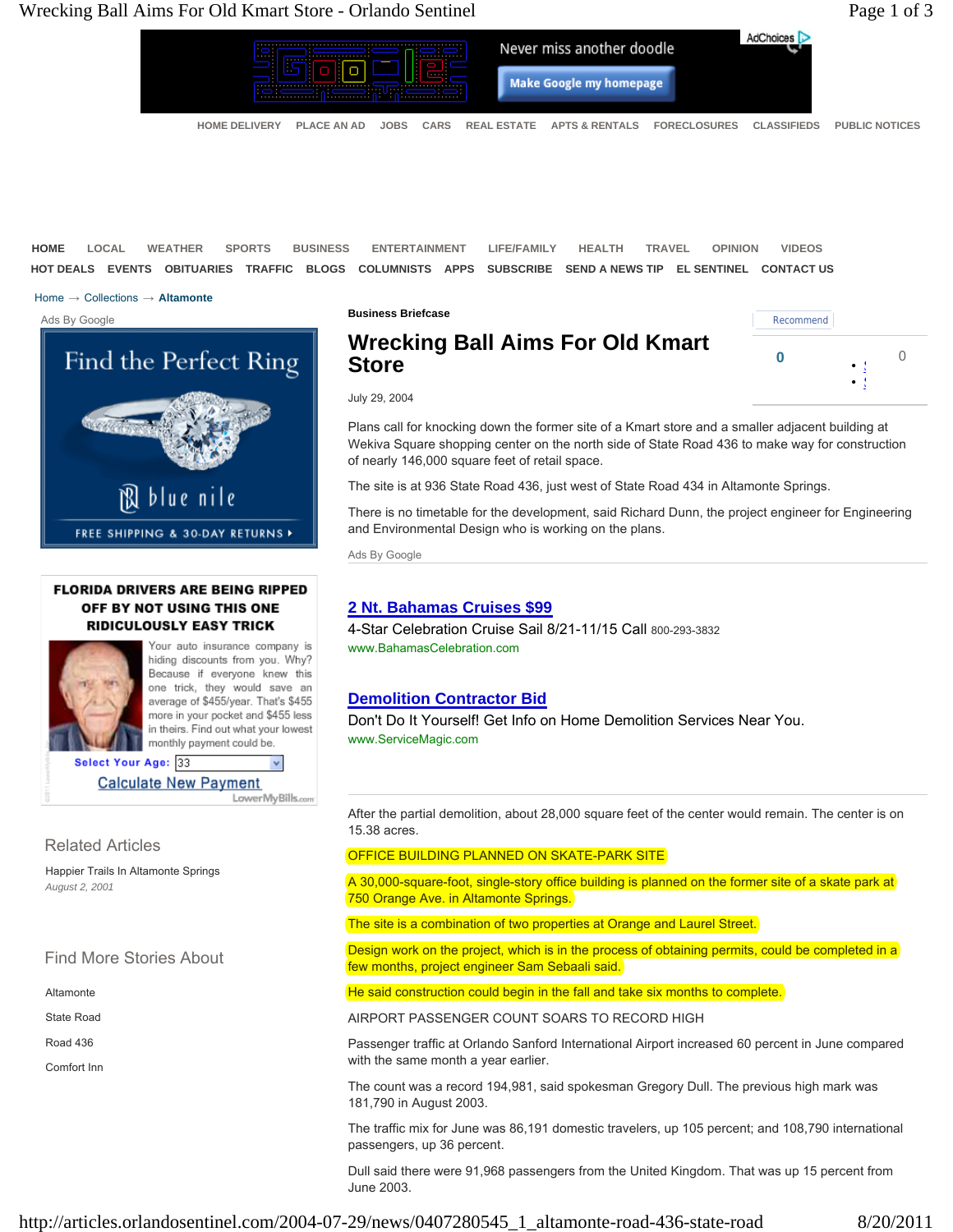# Wrecking Ball Aims For Old Kmart Store - Orlando Sentinel **Page 2** of 3

**Orlando Sentinel** 



July and August are historically the busiest months for the airport. Copyright 2011 Orlando Sentinel Terms of Service |

### CONDOS ON THE RISE IN ALTAMONTE SPRINGS

Construction on 30 more units at Escondido Condominiums in Altamonte Springs could begin in February and be completed by September 2006. Index by Keyword | Index by Date | Privacy Policy

The condos will be similar to existing units, said Ted Buckley, principal planner with Florida Land Design.

"The condo complex was built in 1980, and three building pads of 30 units were left," he said. "This will complete that project."

The complex is east of Hattaway Drive and south of State Road 436.

HOTEL FACE-LIFT, NAME CHANGE

A former Rodeway Inn at 2000 W. State Road 434 in Longwood was recently remodeled and carries the Comfort Inn banner.

"Business is picking up partly because the Comfort Inn name is so recognizable," hotel manager Jay Manji said.

The hotel's facade, 194 rooms, lobby and public areas were refurbished.

APARTMENT DEVELOPMENT

RKC Construction Inc. of Altamonte Springs is building two apartment complexes in Orlando.

The Avalon Reserve Apartments on Avalon Parkway Boulevard is a \$15.5 million 300-unit community scheduled for a December completion. It was designed by Jacobs and Associates of Orlando.

Camellia Pointe Apartments on Curry Ford Road is an \$8.8 million 169-unit apartment community scheduled for November completion. It was designed by Forum Architecture and Interior Design Inc. of Altamonte Springs.

Ads By Google

**Townhomes for Sale**

Zero down | Own for less than rent The best townhome value in Orlando. independenceliving.com/Orlando

#### **Free Construction Bids**

Find Free Commercial Construction Leads in Your Area. Free Account! www.datafax.net

#### PROGRESSION

Tolaris Homes, which is building at Lake Forest near Sanford, recently appointed Michael Crist as director of operations.

Crist has more than 30 years of experience as a home builder and was project manager at Issa Homes.

Ads By Google

#### **Orlando Events**

Looking For Something To Do In Orlando? Sign-Up & Get 50% Off www.LivingSocial.com

## **Seminole Fence Company**

Wood Fences, Aluminum Fences, Vinyl Fences, Seminole County Florida MossyOakFences.com

### Featured Articles



Pastor of Orlando-area megachurch dies



Alzheimer's wave will make Florida its ground zero



Sanford judge temporarily halts sales of nude pictures of wrestling diva Terri Runnels